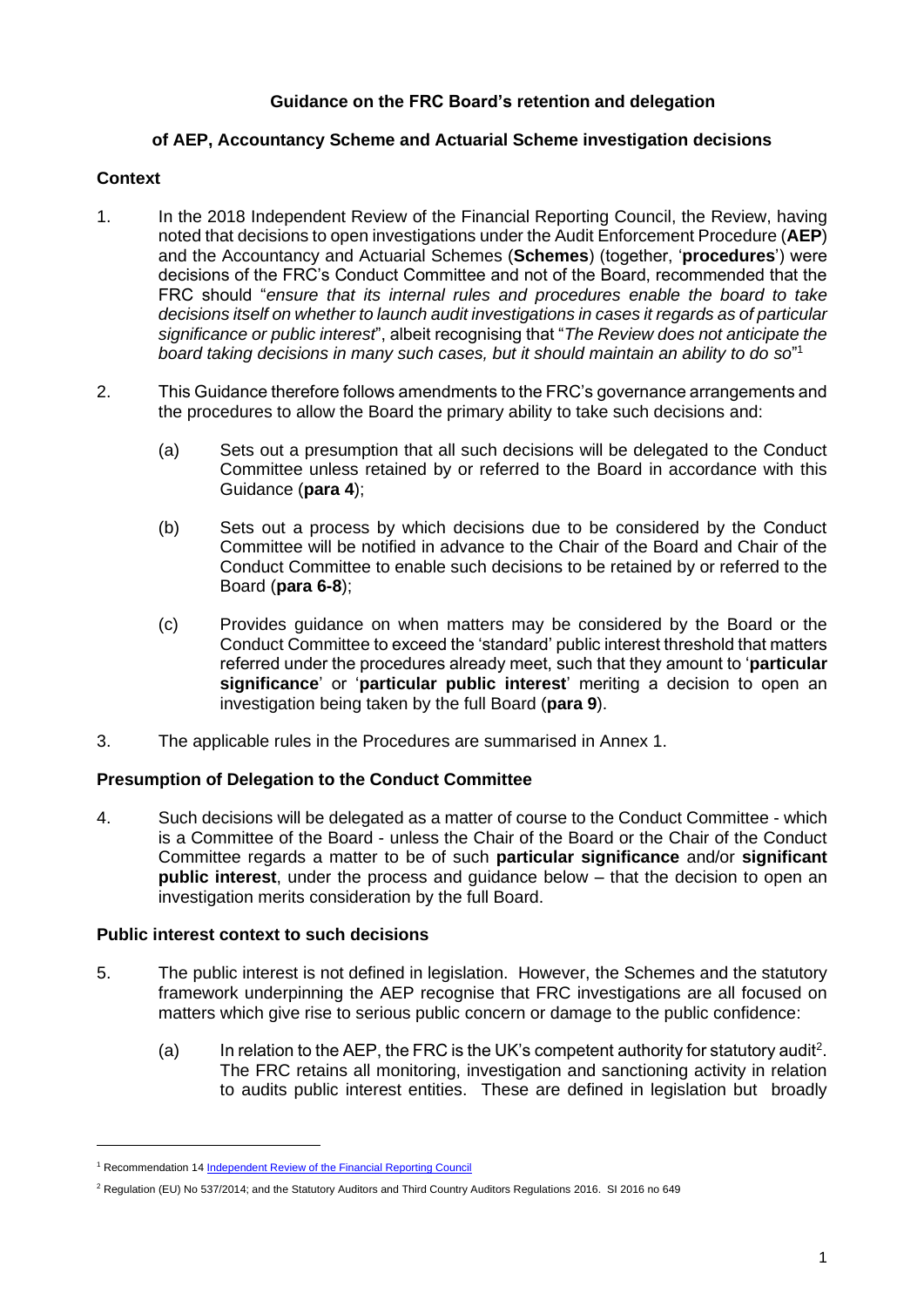include listed companies, credit institutions and insurance undertakings.<sup>3</sup> The FRC also retains monitoring, investigation and sanctioning activity in relation to other high risk categories of statutory audit; these presently include AIM listed companies with an average market capitalisation in excess of £166m averaged over the past 3 years; and Lloyds Syndicates.<sup>4</sup>

- (b) In relation to the Schemes, the FRC provides independent professional discipline arrangements to participant chartered professional bodies [hyperlink to list] in public interest matters.<sup>5</sup> The threshold for matters to be considered by the FRC (rather than the relevant professional body) is called the Public Interest Threshold. The FRC's published [Guidance](https://www.frc.org.uk/getattachment/623ce7ae-8890-48a0-8df6-f2e26a75cb69/Guidance-on-commencement-of-investigation-of-cases-by-FRC.pdf) on what is considered to meet the 'public interest' threshold for these purposes includes:
	- (i) the impact on a significant number of people in the UK;
	- (ii) the loss or potential loss of significant sums of money; and
	- (iii) whether the conduct undermines confidence in financial reporting or corporate governance in the UK.

## **Process**

- 6. Any matter proposed for consideration for investigation or reconsideration under Rules 3, 4 or 70 AEP or investigation under paragraph 5 of the Accountancy or Actuarial Schemes (**Decision**) (**Annex 1**) will be included in the notice of meeting and agenda circulated to the Conduct Committee 5 working days in advance of its meeting pursuant to the Conduct Committee Terms of Reference. A copy of the agenda shall simultaneously be circulated to the Chair of the Board.
- 7. Upon receipt of notification under paragraph 6 above:
	- (a) The Chair of the Board may decide that the Board should retain the Decision (**Retention**);
	- (b) The Chair of the Conduct Committee may decide to refer a Decision to the Board (**Referral**)

on the basis that it is considered the matter is of particular significance and/or particular public interest under paragraph 4 above.

8. In such cases, the retention or referral by the relevant Chair shall be communicated to the Conduct Committee at its meeting (or before) and to the Secretary of the Board who shall convene a Board meeting as appropriate.

#### *Particular significance and/or public interest*

9. For the purposes of a Retention or a Referral, matters which may be of **particular significance and/or public interest** and which exceed the underlying public interest

<sup>&</sup>lt;sup>3</sup> SATCAR Reg 2(11) public interest entity" means— (a) an issuer whose transferable securities are admitted to trading on a regulated market: (b) a credit institution within the meaning given by Article 4(1)(1) of Regulation (EU) No. 575/2013 of the European Parliament and of the Council, other than one listed in Article 2 of [Directive 2013/36/EU](https://www.legislation.gov.uk/european/directive/2013/0036) of the European Parliament and of the Council on access to the activity of credit institutions and investment firms, or (c) an insurance undertaking within the meaning given by Article 2(1) of Council Directive [1991/674/EEC](https://www.legislation.gov.uk/european/directive/1991/0674) of the European Parliament and of the Council on the annual accounts and consolidated accounts of insurance undertakings;

<sup>4</sup> All other monitoring, investigation and sanctioning is delegated to the Recognised Supervisory Bodies as required SATCAR Reg 3 (2) and the [Ministerial Direction.](https://assets.publishing.service.gov.uk/government/uploads/system/uploads/attachment_data/file/543790/beis-16-4-ministerial-direction-on-delegation-of-audit-regulatory-tasks.pdf)

<sup>5</sup> Matters which do not pass the public interest threshold in the Schemes are retained for professional discipline action by the participant body in question.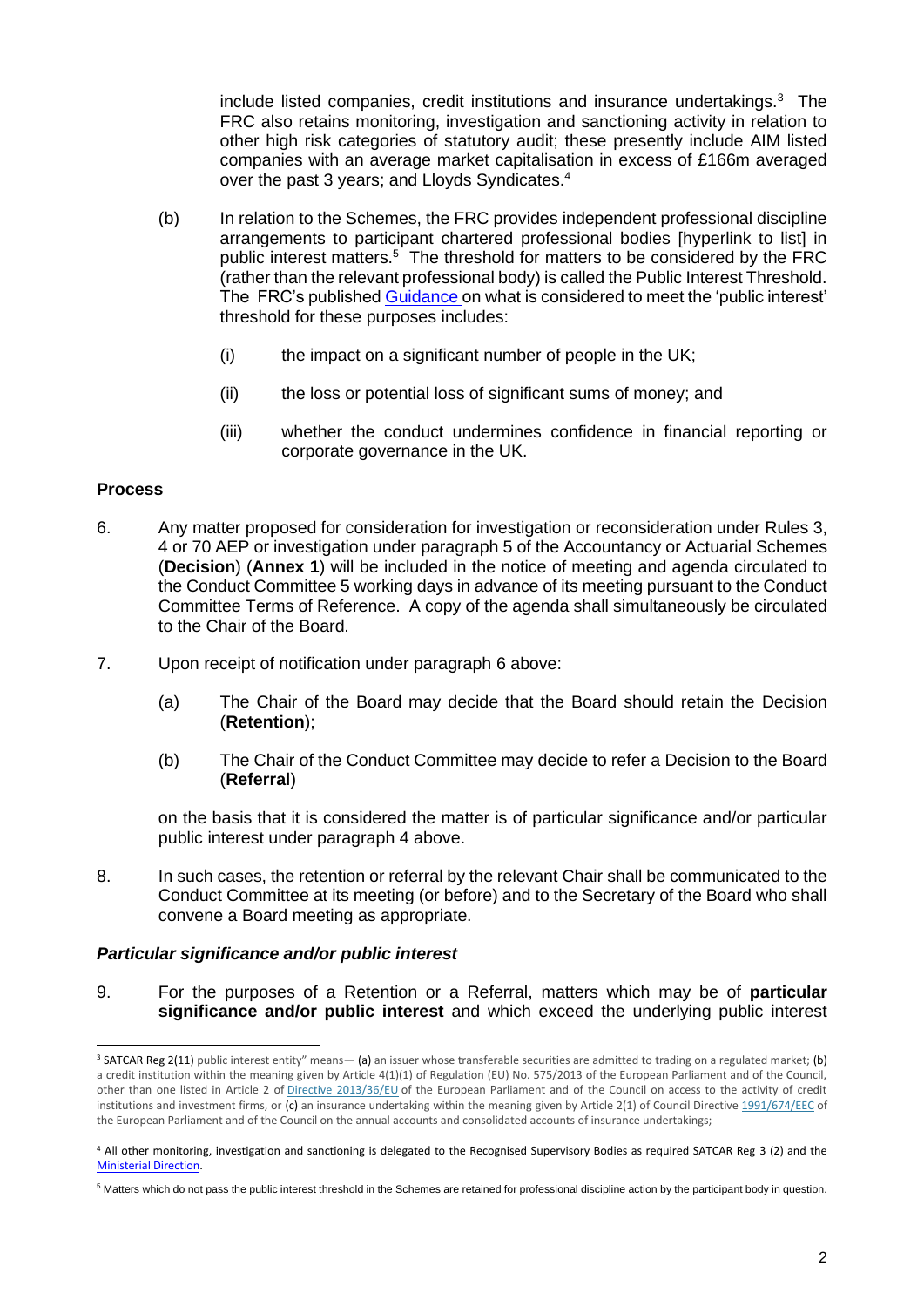threshold and considerations already noted above are likely to involve (but are not limited to):

- (a) those which impact on a **very large number** of people in the UK;
- (b) those where losses or potential losses of sums of money may be **widespread and can be expected to have a significant impact on the individuals affected**;
- (c) those which have been, or are expected to be, the **subject of extensive interest and public comment**;
- (d) those where there is a **highlighted need for increased transparency and accountability**;
- (e) those where **public confidence** in the regulation of financial reporting and/or corporate governance **may be highly impacted** by the decision.
- 10. The Board will keep this Guidance under regular review.

**Approved by the Board on 14 December 2020 and reissued on 30 March 2021<sup>6</sup>**

<sup>&</sup>lt;sup>6</sup> This document has been reissued in March 2021 with updated cross references to the Accountancy and Actuarial Scheme following numbering amendments to those documents